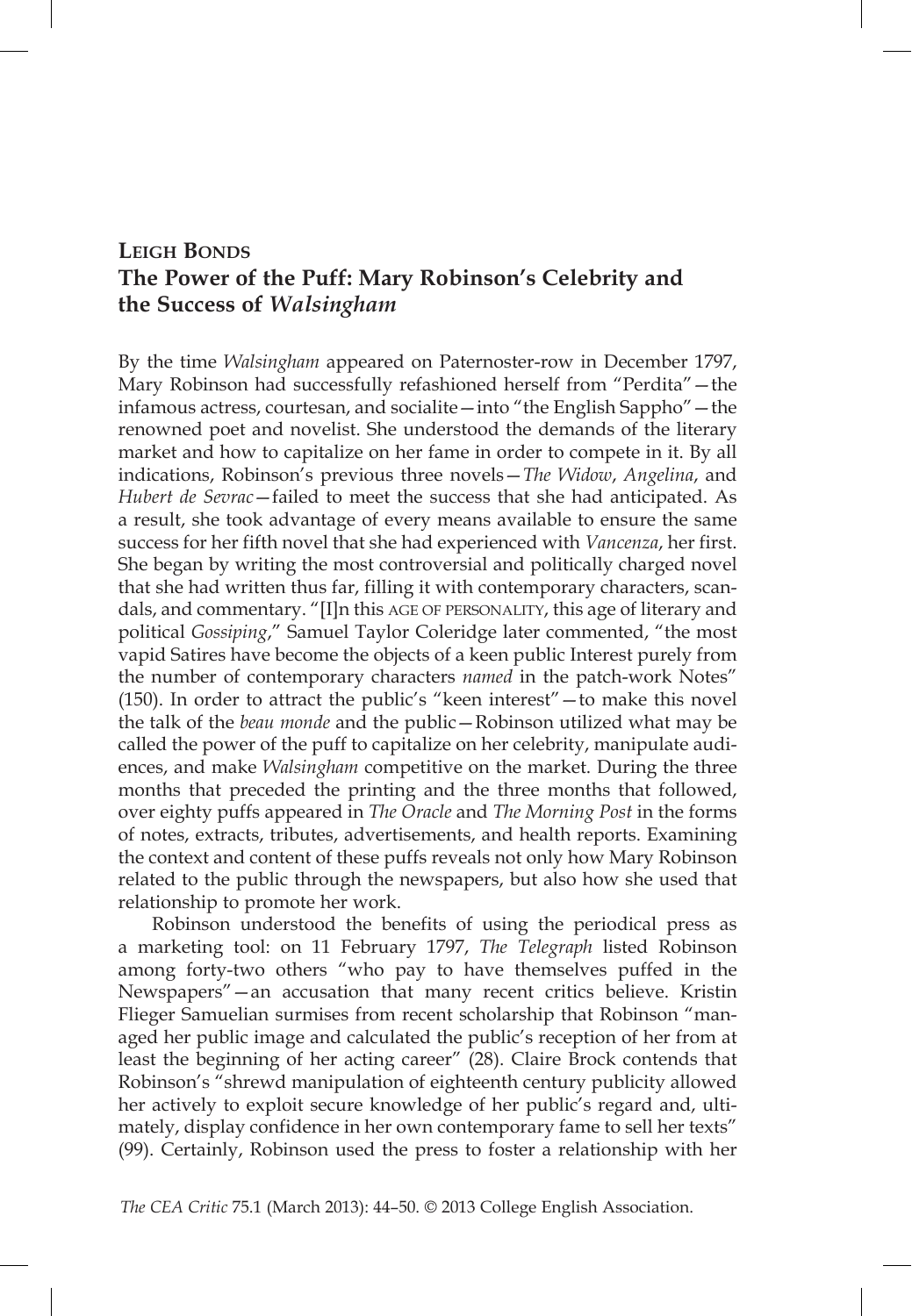public: she extended the discourse found in her poetry and novels that Tom Mole dubs "the hermeneutic of intimacy" to the puffs in the dailies, permitting readers to "form an asymmetrical, mediated relationship with the celebrated individual" (190). Essentially, newspapers permitted the English Sappho to take advantage of the "symbolic asset" her personality had become and to circulate that identity among readers who knew more about her "ostensible private life than . . . her work" (Goldsmith 27). According to David Higgins, "[c]hanges in literary production and consumption, perhaps most crucially the growth of the periodical press, encouraged the emergence of a culture of literary celebrity in which certain writers (most notably Byron) became of interest to the public as much for their personal appearance and private lives as for their works" (42). No other newspapers drew more attention to Robinson's private life and puffed her celebrity more than *The Oracle* and *The Morning Post—*especially during the months surrounding the publication of *Walsingham*. Robinson, Peter Stuart, and Daniel Stuart all benefited from the exposure of her name and her work: the dailies sold her novel, and her name sold the dailies.

Beginning in the spring of 1797, references to Robinson's newest novel appeared interspersed in the social columns with reports of her health and her private affairs. In one 18 April puff, *The Oracle's* readers learned that she had departed "for Bath, for the spring season" with her daughter. In another printed directly below, they learned that a new novel was imminent: "Mrs. Robinson has nearly completed a Work for the Press next Winter; a Domestic Story, in three volumes." On 8 May, these readers learned that her health had prevented her from reaching her destination: "Mrs. Robinson has been confined, with a violent fever, on the Bath Road, but is considerably recovered." At the end of that month, they learned that she had once again parted ways with Banastre Tarleton: "General Tarleton has lost his mother; if we mistake not this is not the *only loss* he has recently sustained, in that which comes nearest the heart—cherished by many years of social intercourse" (*Oracle* 30 May 1797). All of the notes pertaining to Robinson's private life and literary production permitted the public to develop a relationship with her—or at least their perception of her. Mole explains, "The extensive circulation of her name and image had to be accompanied by a discourse that convinced her audience that, when they encountered her performed or mediated identity, they were entering into a form of relationship with her authentic self; that when they read her writings, they were coming to know her as a person" (190). Like her poems, like her novels, the puffs in *The Oracle* and *The Morning Post* served to establish a relationship with the public, and at no other point in her career did Robinson exploit that relationship as she did during the period surrounding the publication of *Walsingham*.

The puffs preceding the publication manipulated her audience's perceived relationship: not only could they come to know Robinson—the liter-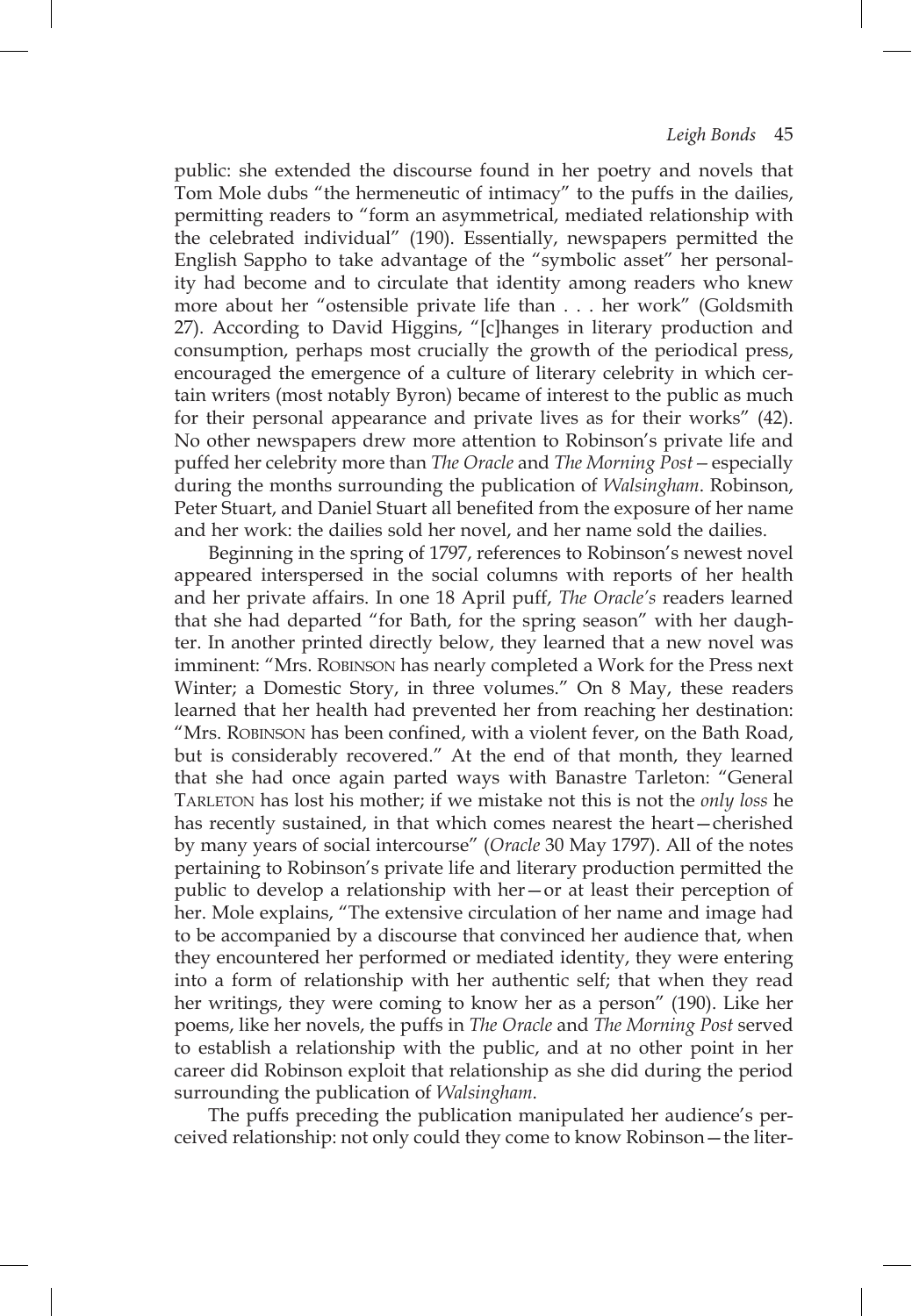ary celebrity—through her texts, but they could also come to know what she—the notorious *demimondaine* and member of the *beau monde*—knew. Puffs aimed at whetting the public's appetite for an insider's perspective soon appeared: "The popularity of Mrs. Robinson's '*Angelina*,' has set her pen at work on another Novel, which, with all the characters drawn from life, will appear next Winter" (*Oracle* 11 July 1797). In an "age of literary and political *Gossiping*," puffing the novel's "characters drawn from life" likely garnered a keen interest from Robinson's public. The 6 September puff added typographical emphasis to entice readers further: "A *Novel* is also finished, in four volumes, by the same Lady: All *characters* are said to be drawn from *life*" (*Oracle* 6 Sept. 1797). To further tantalize the social column readers, another puff printed two days later implied that others found the imminence of such a novel unsettling: "Mrs. Robinson's new *Novel* being founded on *facts,* is earnestly expected in the fashionable world" (*Oracle* 8 Sept. 1797). Affirming that "[t]he characters are now living" and that they were "well known in the higher circles," the following week's puffs increased anticipations, as well as concerns (*Oracle* 15 Sept. 1797; *Oracle* 18 Sept. 1797).

Robinson's relationship with her readers was further exploited by the reports of her health that began appearing in October. On the 17th, *The Oracle* sullenly reported, "The work which Mrs. Robinson is now finishing will probably be her *last*. Her health declines rapidly." *The Morning Post*'s report is equally disconsolate: "Mrs. Robinson's ill state of health, menaces a period to the effusions of a muse, which has acquired the proudest celebrity, and which will build a lofty monument to her memory, in spite of envy, persecution and ingratitude" (17 Oct. 1797). Other than the statement that "all the virtues of filial affection cannot stop the progress of declining health" printed in *The Oracle* on 24 October, no other health reports appeared in either newspaper until 15 January 1798—the same day that *The Oracle* announced the publication of the second edition of *Walsingham*, the day before *The Morning Post* announced a second edition of *Angelina*. Considered in light of the September puffs, the October health reports insinuated that Robinson would finally divulge all that she knew with her intimate audience: it would, after all, "probably be her last."

While the majority of the health reports that resume in January continue along this vein—informing readers of the celebrity's declining health, predicting this novel to be her last—others focus on the "depression of spirits" from which she suffered: "Mrs. Robinson has been confined to her bed these ten days past with a nervous fever, which threatens the most serious consequences. The vein of melancholy which pervades the pages of *Walsingham*, bespeaks an inquietude of *mind*, which in some measure proclaims the *cause* of her present indisposition" (*Oracle* 25 Jan. 1798). That same day *The Morning Post* printed: "Mrs. Robinson (to whom the literati of the age has given the title of *the English Sappho*) is still in a state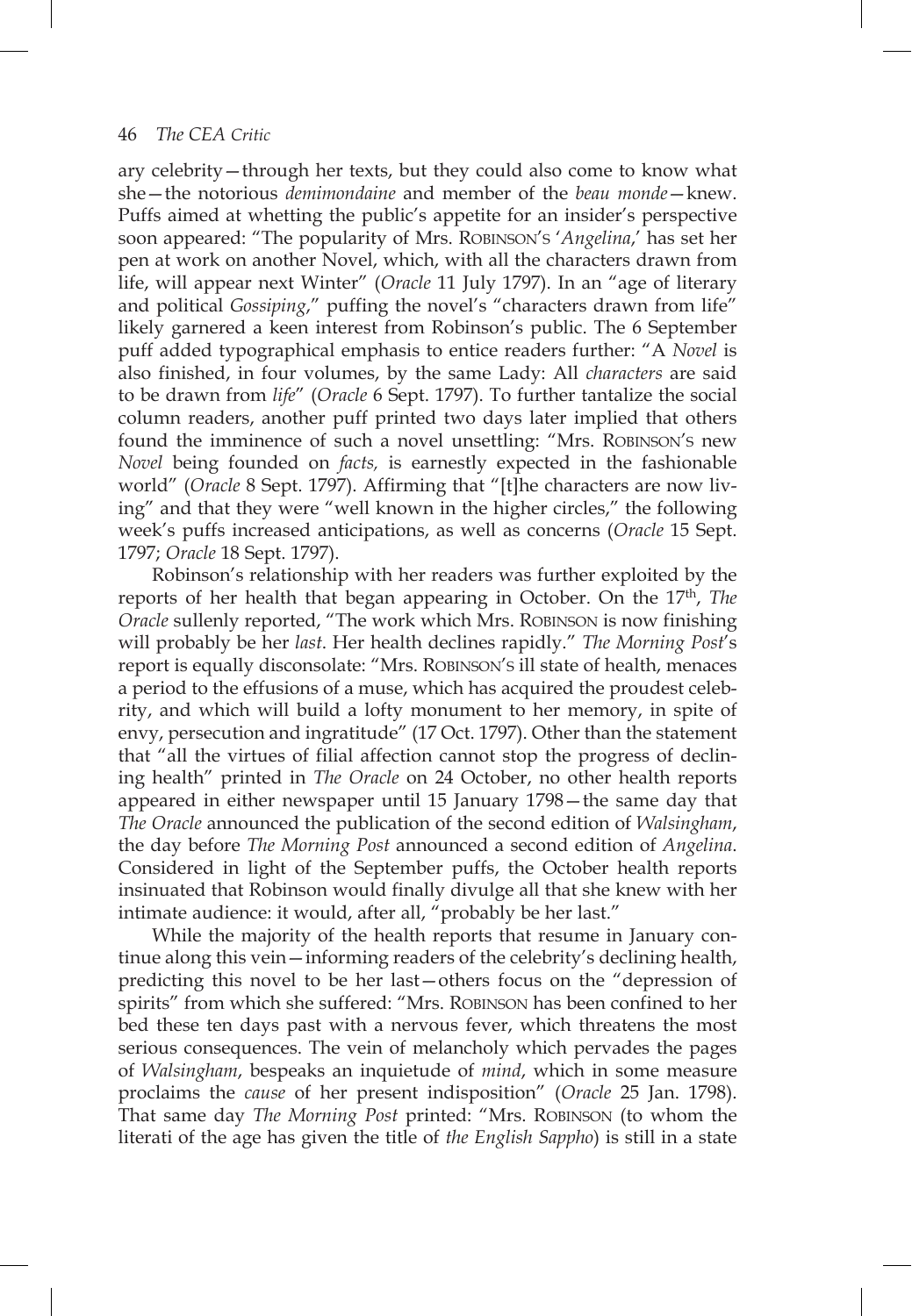of health that menaces the most alarming consequences. Her illness is said to proceed from *mental* irritation, added to the incessant *labours* of her *pen*. The latter posterity will honour; the former will leave an indelible impression, where it ought to be felt and regretted." That "indelible impression" appears on the leaves of *Walsingham*, connecting readers with the celebrated writer through "the hermeneutic of intimacy"—through an "asymmetrical, mediated relationship" that elicited feeling and regret from them (Mole 190). Just as the October health reports relate to Robinson revealing what she knows, the January reports relate to Robinson revealing who she is and what she feels. In both cases, they manipulate the public's desire to form or maintain a relationship with the celebrity. By February, the desired effect had obviously been achieved: her "nervous complaint" was reported as "considerably abated" on the 15<sup>th</sup>, and, by the 28<sup>th</sup>, she had "sufficiently recovered from her late illness, to resume her literary occupations" (*Oracle* 15 February 1798; *Morning Post* 28 February 1798).

Admittedly, Robinson had used her celebrity in this way before: "It must be confessed, this production [*Vancenza*] owed its popularity to the celebrity of the author's name, and the favourable impression of her talents given to the public by her poetical compositions, rather than to its intrinsic merit" (Robinson, *Memoirs* 127-28). As she had done for her first novel, Robinson relied on "the favourable impression of her talents" to generate interest in *Walsingham*. Puffs of this nature began appearing in *The Oracle* on 17 October: "Mrs. Robinson's works will live. They are translated both into French and German, and are very popular in those languages. Her *Walsingham* will be in four volumes, with original Poetry." Strategically placed beneath the first health report, this puff not only asserts the immortality of Robinson's work, but it also underscores the inclusion of "original poetry"—the form which initially secured her fame. On 24 November, *The Morning Post* focused specifically on that fame: "A Treasury Journal, with its usual *generosity*, says Mrs. Robinson is the author of '*An Escape into Prison*,' and will perform the principal part herself. The only prison into which she will escape is the Temple of Fame. There her reputation as a Woman of Genius will remain, when her calumniators are no more remembered." Touting Robinson's fame and genius, as well as the continental popularity of her work, ensured the demand for her newest novel before its publication; after its public release on 6 December 1797, it became an effort to validate her talent as a justification for her literary celebrity.

Reporting that "the sale yesterday was extensive," puffs in *The Morning Post* began substantiating what those sales indicated—as did others in *The Oracle* but with significantly less frequency (7 Dec. 1797). On 8 December, a puff attempted to circumvent any negative criticism: "Her reputation, as a POET and a NOVELIST, is now too high for the thunders of retaliating Criticism to reach it. She may repeat the line long since applied to her writings by the Reviewers—'Exegi monumentum ære-perennius'" (*Morning*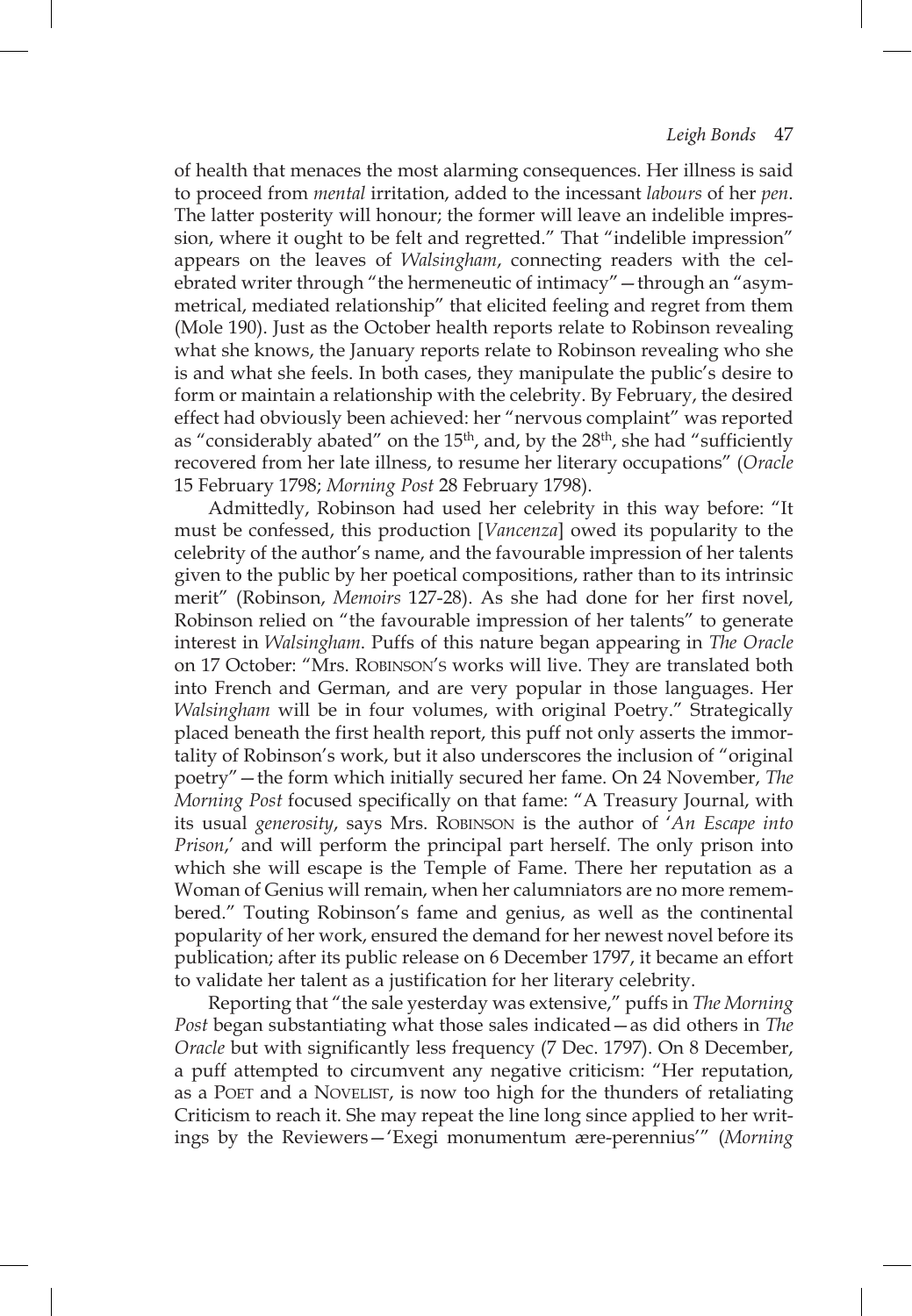## 48 *The CEA Critic*

*Post* 8 Dec. 1797). Including the quotation from Horace's "Carmina" found in *The Analytical*'s review of *Poems* (1791), "And now 'tis done: more durable than brass," aligned Robinson's work with the indelible Classics. Such exaltation continued in January: "We have seldom heard of a work so universally commended as *Walsingham*; Mrs. Robinson now ranks in the first line of Novelists. - As a POET she has long since established her reputation: The Oracle had the first offering which this lady made at the Shrine of the Muses" (*Oracle* 16 Jan.1797). Although the newspapers acclaimed her talents as *both* poet and novelist, the extracts selected for publication seem to indicate the preference for her poetry over her prose—a preference also expressed by reviewers. Of the eleven extracts published in *The Morning Post*, two were prosaic, eight were poetic, and one was both; all three published in *The Oracle* were poetic. Robinson specifically used the "the favourable impression of her talents given to the public by her poetical compositions" to market her novel.

In fact, poetic extracts began appearing in *The Morning Post* before the novel was even available to the public. On 2 December, a lengthy puff that precedes "Penelope's Epitaph" and "Stanzas on Jealousy" provided insight into the novel's initial dissemination:

> Some hundreds of copies of Walsingham are now circulated, though a sufficient number are not y t [sic] prepared to answer the public demand. Probably they will be issued early next week. This work is one of the most entertaining ever published: it is full of interest, full of anecdote of fashionable life, and of satire upon the *titled Gamblers*. It should have been dedicated to LORD Kenyon. Mrs. Robinson has often delighted and instructed by her pen, but she never before rendered so essential a service to society. We shall take opportunities of occasionally giving Extracts from this excellent work. The two following pieces of Poetry command an immediate place.

While the puff makes reference to "fashionable life" and "titled Gamblers" those "facts" of "life" Robinson knew and could possibly reveal to readers—the poems exude the melancholy that reportedly pervades the novel and affected Robinson as she wrote it. "Penelope's Epitaph" begins, "O THOU! whose cold and senseless heart / Ne'er knew affection's struggling sigh, / Pass on, nor vaunt the Stole's art, / Nor mock this grave with tearless eye." "Stanzas on Jealousy" concludes, "Nor, when the bosom's wasted fires / Are all extinct, is anguish o'er; / For *Jealousy*, that ne'er expires, / Still wounds, when *Passion* lives no more." Taken out of the novel's context, these poems reflect the struggles and anguish in the writer's life of which the public became privy through notes in the newspapers. In light of all that preceded their publication, selecting these poems as the first glimpse into the new novel proved strategic and wise.

Subsequent extracts continued to emphasize the connection between the writer and the writing, and subsequent puffs continued to revel in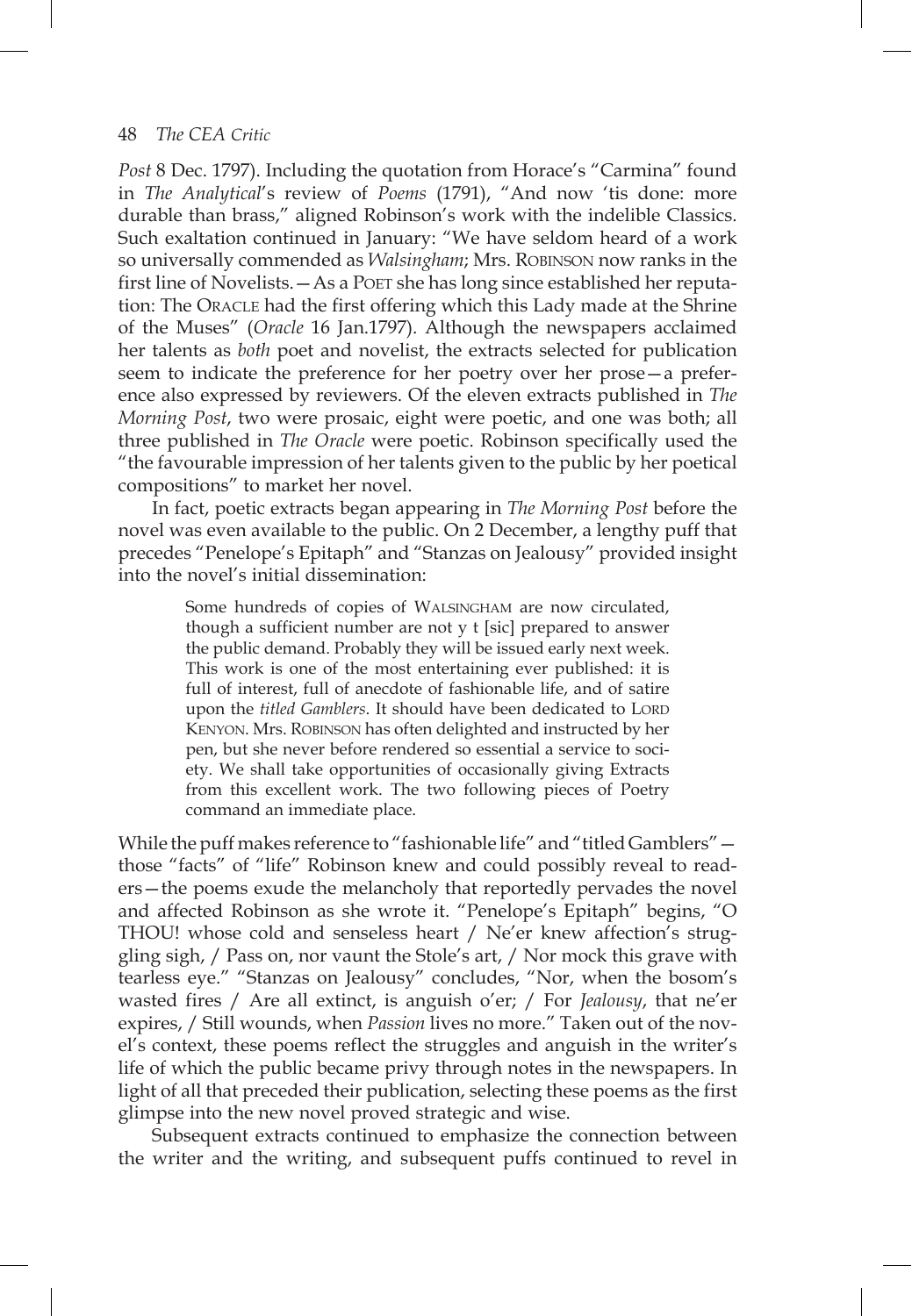the novel's popularity and infamy. The "beautiful Lines, in the imitation of Spenser," the various "Stanzas," and "The Doublet of Grey" all maintain the melancholy exemplified in the first two poetic extracts. The prose extracts, however, relate to something altogether different: "The dangers of deception, the miseries which must attend a mind conscious of unjust persecution, and the overbearing insolence of rank and wealth," *The Morning Post* contends, "are painted in colours too strong to be mistaken" (13 Dec. 1797). The first prose extract to appear begins, "The voice of truth is expelled from the chambers of our rulers" (*Morning Post* 18 Dec. 1797). These words were certain to attract readers curious about the novel puffed to have "literally set the fashionable world in an uproar" by upholding its claims to include "characters well known in the higher circles" (*Oracle* 8 Dec.1797; *Oracle* 18 Sep. 1797). For the same reasons, readers were likely to find the second prose extract just as appealing: "The cold respect of friendship is an insult to the memory of love" (*Morning Post* 15 Jan. 1798). Reading the extracts in this context permitted a direct connection to Robinson through her text—and an ability to discern the identity of those within it—in a way that reading the passages in the novel may not have allowed. On the pages of the newspapers, readers were not distracted by the novel's plot, conflict, setting, or characters: they were simply able to focus on what was printed before them just as they had for every note, puff, and health report—exactly as Robinson and the Stuarts intended.

At the end of *Memoirs*, Robinson's daughter wrote, "her genius, her talents, the fertility of her imagination and the powers of her mind, are displayed in her productions, the popularity of which at least affords a presumption of their merit" (170). Considering the manner in which the puffs in the newspapers clearly support this contention, as well as the manner in which she strategically deflates critical authority in *Walsingham*, Robinson gauged her success by her popularity of her works, by her connection to her readers. She was one of those women "whose books present types of good sense, and whose title to applause will flourish amidst the leaves of Parnassus" (*Walsingham* 2:276). The public privy to who she was, who she knew, what she knew, and how she felt would certainly see—and buy—that.

*Texas Tech University*

## Works Cited

Brock, Claire. "Mary Robinson and the 'Splendour of a Name.'" *The Feminization of Fame, 1750–1830*. New York: Palgrave, 2006. 77–108. Print.

Coleridge, Samuel Taylor. "Essay VII: On the Errors of Party Spirit: or Extremes Meet." *The Friend; A Series of Essays*. London: Gale, 1812. 145–60. Print.

Goldsmith, Jason. "Celebrity and the Spectacle of Nation." Mole 21–40.

Higgins, David. "Celebrity, Politics and the Rhetoric of Genius." Mole 41–59.

Horace. *The Odes and Carmen Saeculare of Horace*. Trans. John Conington. London: George Bell, 1882. Perseus Digital Library. Web. 23 Mar. 2011.